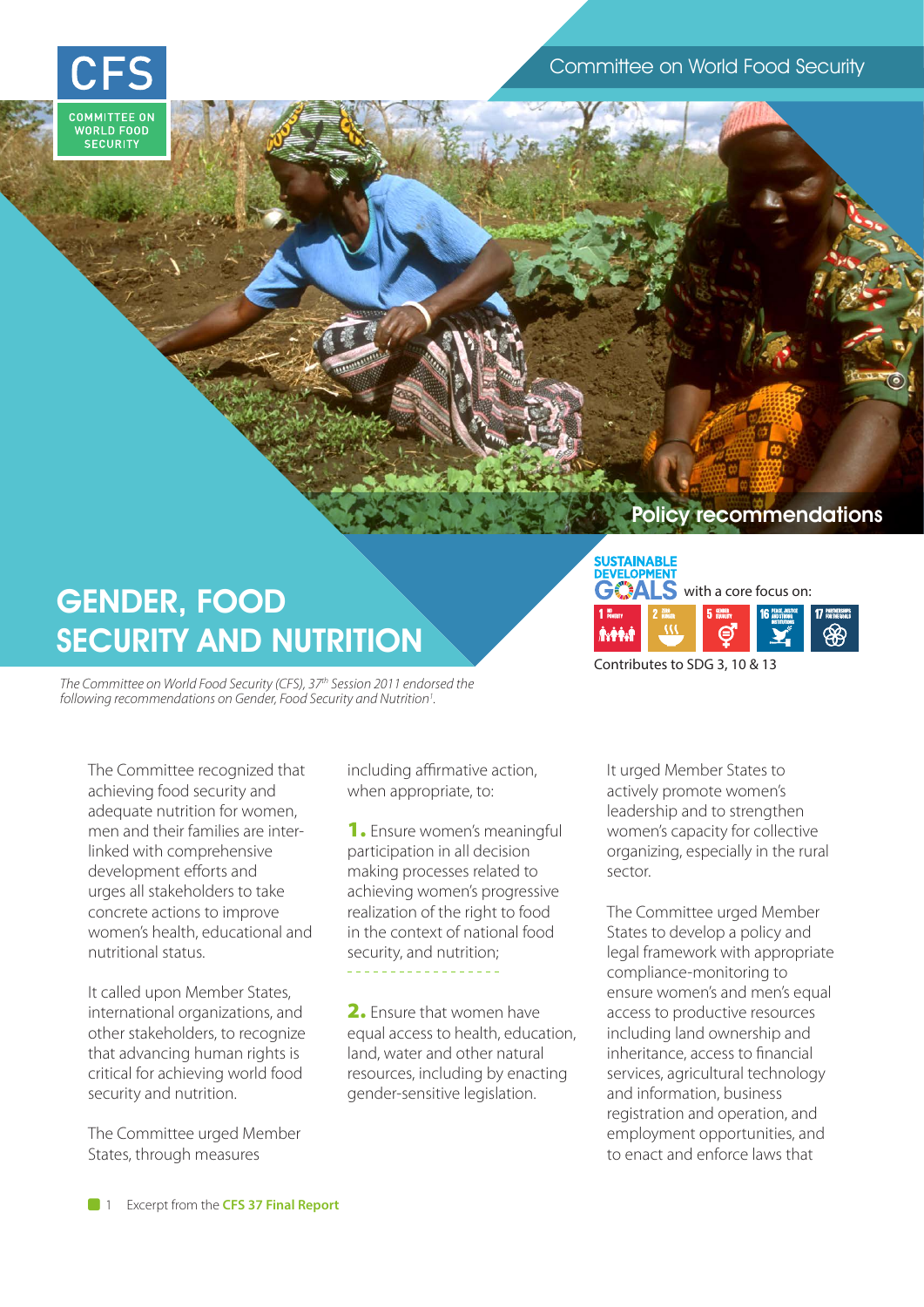## GENDER, FOOD SECURITY AND NUTRITION **FELLET**

protect women from all kinds of violence. Where appropriate, Member States should audit all existing laws for discrimination and amend discriminatory laws.

©FAO/Giuseppe Bizzarri

It urged Member States to involve women in the decisionmaking process with regards to national and international responses to global challenges to food security and nutrition.

It called upon Member States, international organizations, and other stakeholders, to include improvement of women's, adolescent girls', infants' and child's nutritional status, including hidden hunger or micronutrient deficiencies and obesity as a new manifestation of malnutrition, as an explicit goal and expected outcome of agriculture, food security and nutrition-related programmes, emergency responses, strategies and policies, from design to implementation.

The Committee recalled the United Nations Convention on the Elimination of all forms of Discrimination against Women (CEDAW) and the Beijing Platform for Action, adopted at the Fourth World Conference on Women in 1995, and in particular its recommendations for advancing women's food security under the strategic objectives on macroeconomic and development policies (A1), vocational training and continuing education (B3), health (C1), access to resources, employment, markets and trade (F2) and sustainable development (K2).

It urged the Bureau to encourage and engage as appropriate with UN Women in the development of specific indicators, targets and time tables to measure progress made towards advancing women's food security, and to invite UN Women to report on progress at the 39th session of CFS.

The Committee took note of the report and recommendations relating to gender, food security and nutrition resulting from the Regional Multi-stakeholder Workshop on Food Security and Nutrition for the Near East and North Africa Region that took place on 3-4 October 2011 in Cairo under the CFS umbrella.

It called upon Member States to support the adoption and implementation of maternity and paternity protection legislation and related measures that allow women and men to perform their care giving role and therefore provide for the nutritional needs of their children and protect their own health, whilst protecting their employment security.

The Committee urged Member States, international organizations, and other stakeholders to work together to promote synergies and avoid wasteful duplication to

Exam Vitale 2 CFAO/Ami Vitale 2 CFAO/Ami Vitale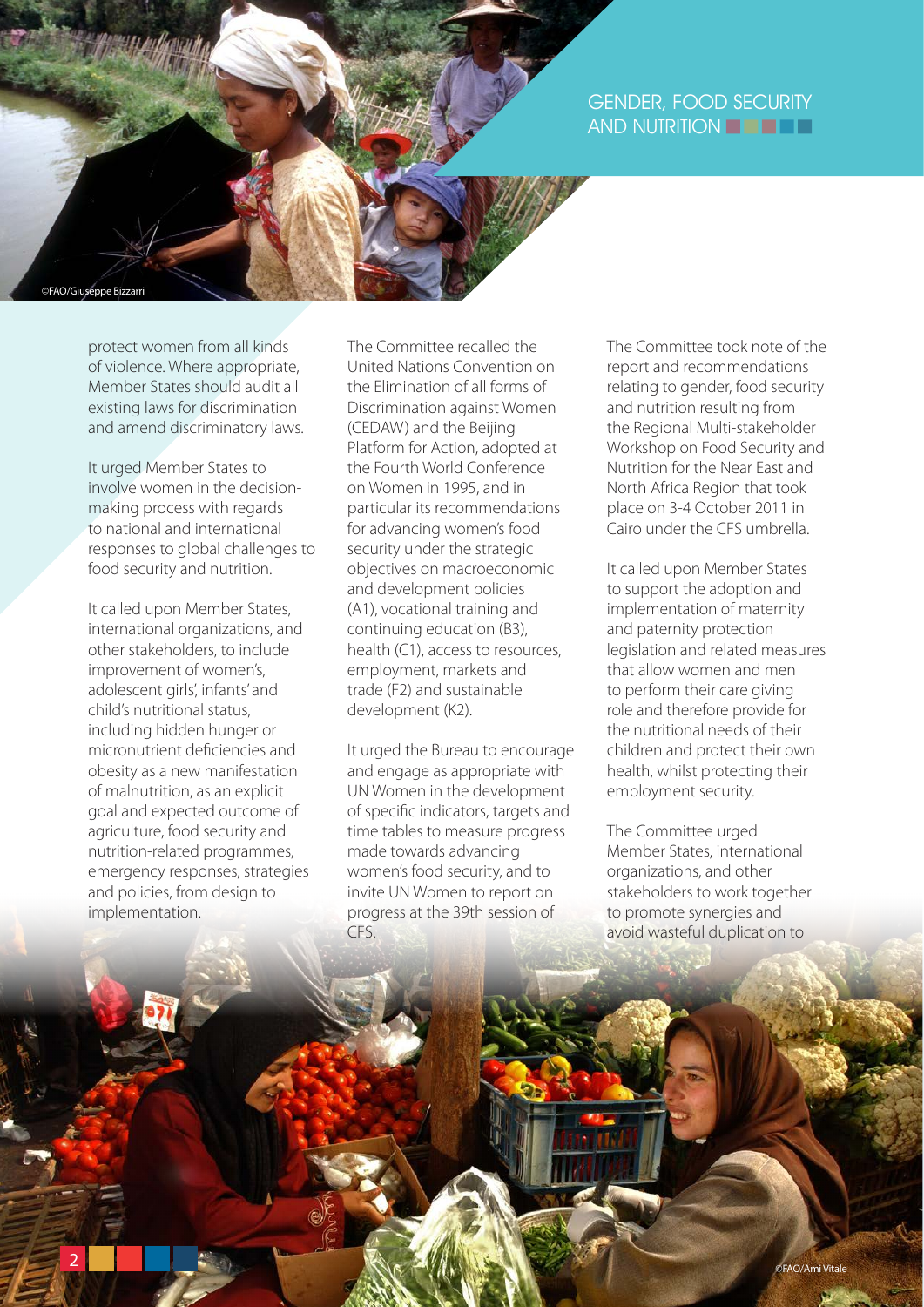

identify and support strategies, policies and actions to further strengthen gender-sensitive food security and nutrition, health and education interventions that scale-up practical solutions for women, including:

**•** Statistics with regard to food security and nutrition should be sex and age-disaggregated;

**•** Gender analysis and nutrition impact assessments should be conducted to inform food security and nutrition policy, programme and project design, implementation, monitoring and evaluation, including the use of appropriate indicators, gender targets and funding;

**a** Agricultural investments should take into account the specific needs of both women and men, bearing in mind that investments in land and other natural resources have impact on women's food security. Moreover, agricultural investment plans, policies and programmes should be designed so that women and men have equal access to programme services and operations, being

cognizant of women's and men's commitments to household economies and to child-rearing and recognizing their different needs;

**2** Smallholder women farmers should be prioritized in agricultural programming to foster equity while taking into consideration the specific food and nutrition needs of women, men and children; and

**•** Support adoption of safety net programmes including home-grown school feeding and school gardens, which encourages girl's attendance at school and links economic empowerment of women smallholders, food security and nutrition of girls in school, and improved education outcomes.

The Committee recommended that gender is included in the monitoring mechanisms of current and future Voluntary Guidelines, including the "The Progressive Realization of the Right to adequate Food in the Context of National Food Security", and "Responsible Governance of Land Tenure,

Fisheries and Forests in the Context of National Food Security" and similar initiatives that will be discussed or endorsed by CFS.

It requested the Bureau, in consultation with the Advisory Group and joint Secretariat, as well as with relevant international organizations, in particular World Health Organization (WHO) and United Nations Children's Fund (UNICEF), to propose options on the meaning and different uses, if any, of the terms "Food Security", "Food Security and Nutrition", "Food and Nutrition Security" and "Nutrition Security" to the CFS Session for the standardization of the official terminology that the Committee should use taking into account that nutrition is a key pillar of "Food Security" as officially defined.

The Committee requested the CFS Secretariat, in collaboration with the Advisory Group, and based on information made available by the relevant stakeholders, to prepare a general report on the state of implementation of the above recommendations to be presented to CFS.

3